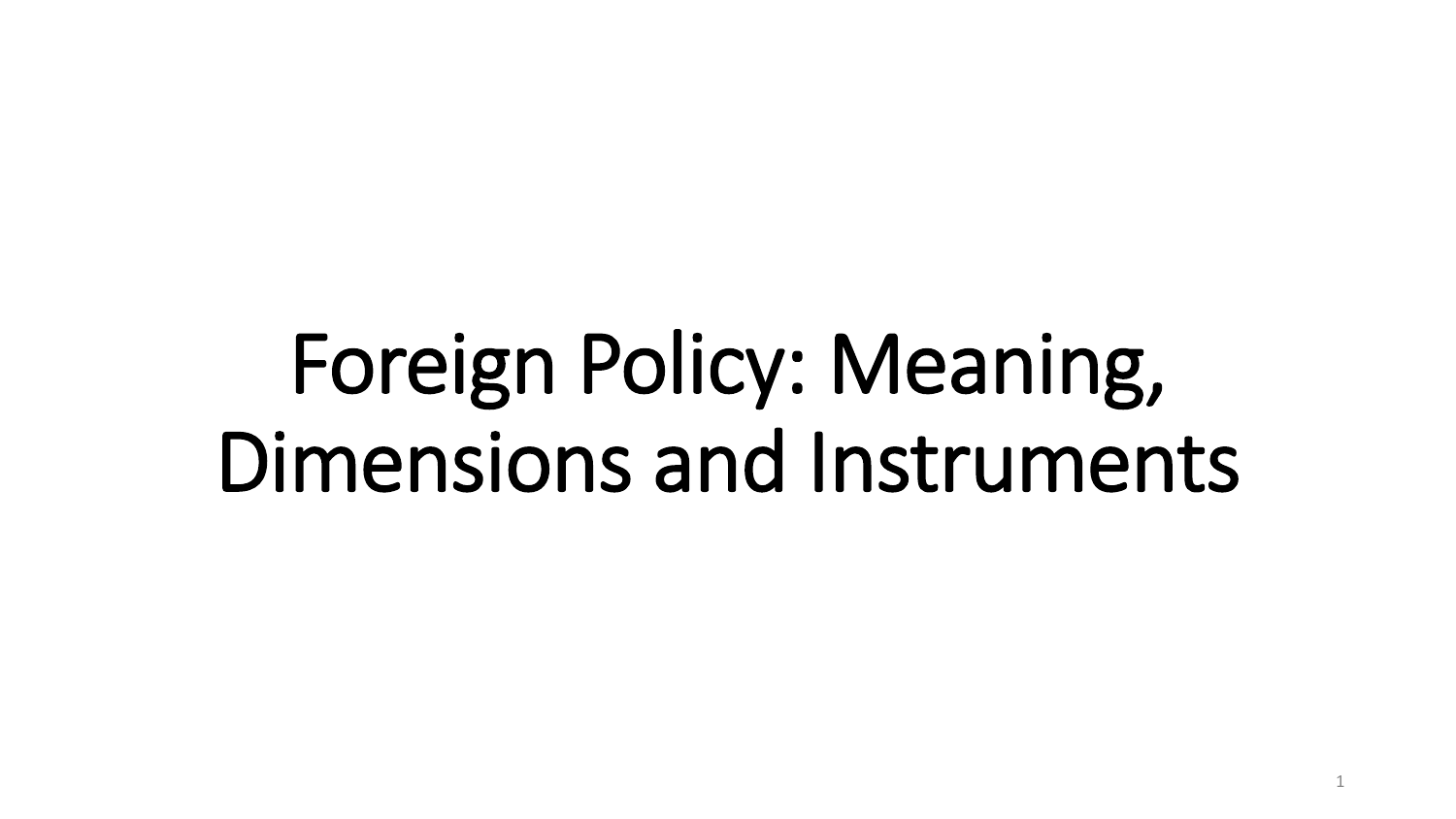- **Defining the Building Blocks of Foreign Policy**
- The first step in defining what we mean by foreign policy is to disaggregate the concept and individually define the component terms.
- Generally, there is a distinction between foreign policy and domestic policy.
- "Foreign" means "belonging or connected to a country which is not your own". It also applies to a policy toward the outside world or outside a state's territorial borders. Foreign also denotes dealing with or involved with a country or countries other than your own.
- "Domestic" simply means "relating to a person's own country". It applies to a policy made for the internal political system.
- Ordinarily, going to war with another country; signing an international trade agreement, or aiding a rebel insurgency in another country are in the domains of foreign policy.
- Such policies as taxes, education standards, and civil rights fall within the confines of domestic policy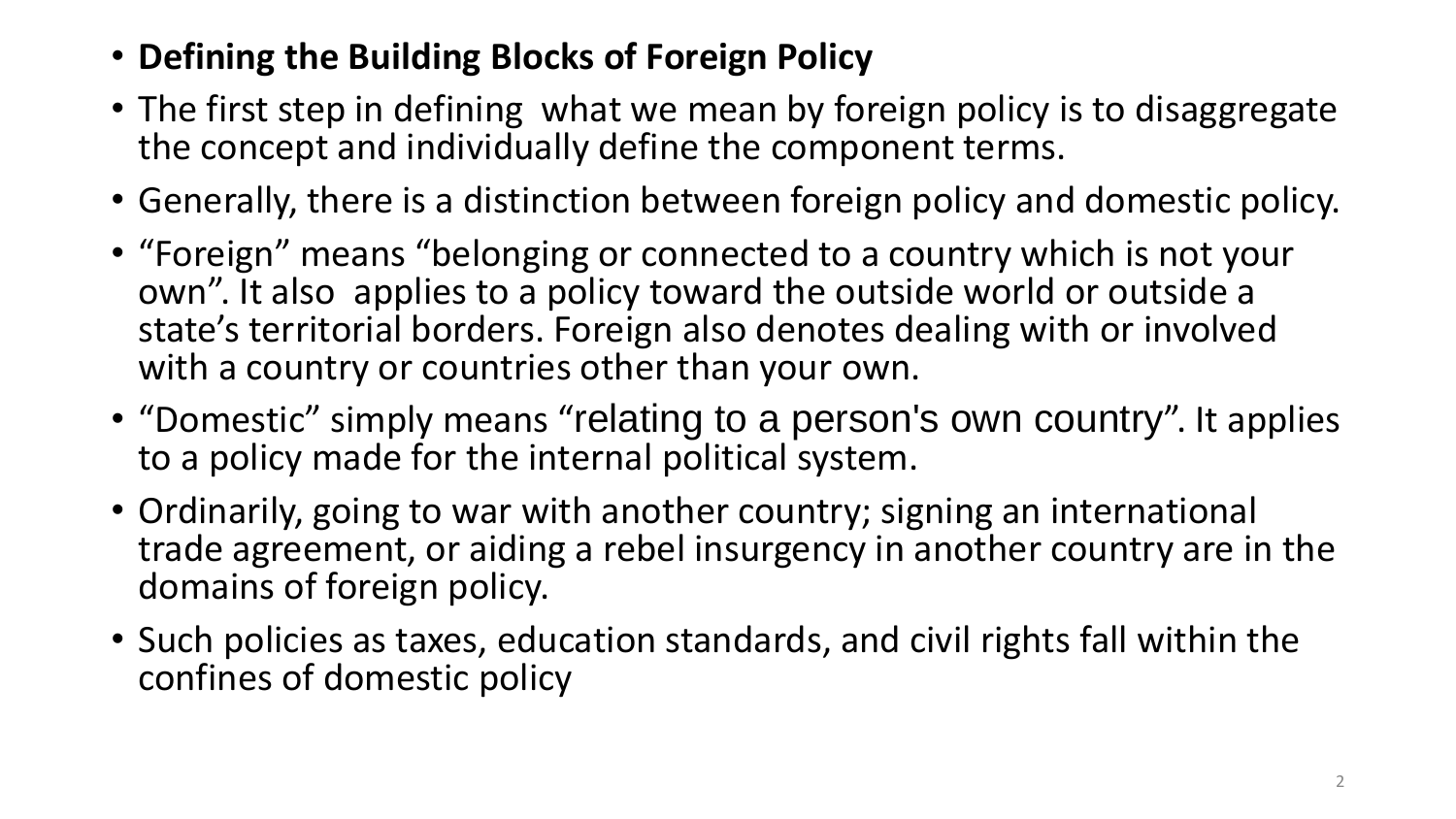- In the recent past, this distinction between foreign and domestic policy was easier to make, but contemporary politics and globalization have blurred the line between what is foreign and what is domestic.
- In contemporary global setting, seemingly domestic issues transform into global issues.
- For example, the revolutionary uprising in Libya that threatened the rule of authoritarian leader Muammar Gadhafi in early 2011 began as a domestic issue.
- Anti-government protesters launched a rebellion in the eastern part of Libya, and Gadhafi's forces responded with a military crackdown. However, as reports of vicious attacks against the rebels and civilians circulated throughout the media, social networks, and blogs, western governments re-framed the civil war as a humanitarian crisis demanding international response.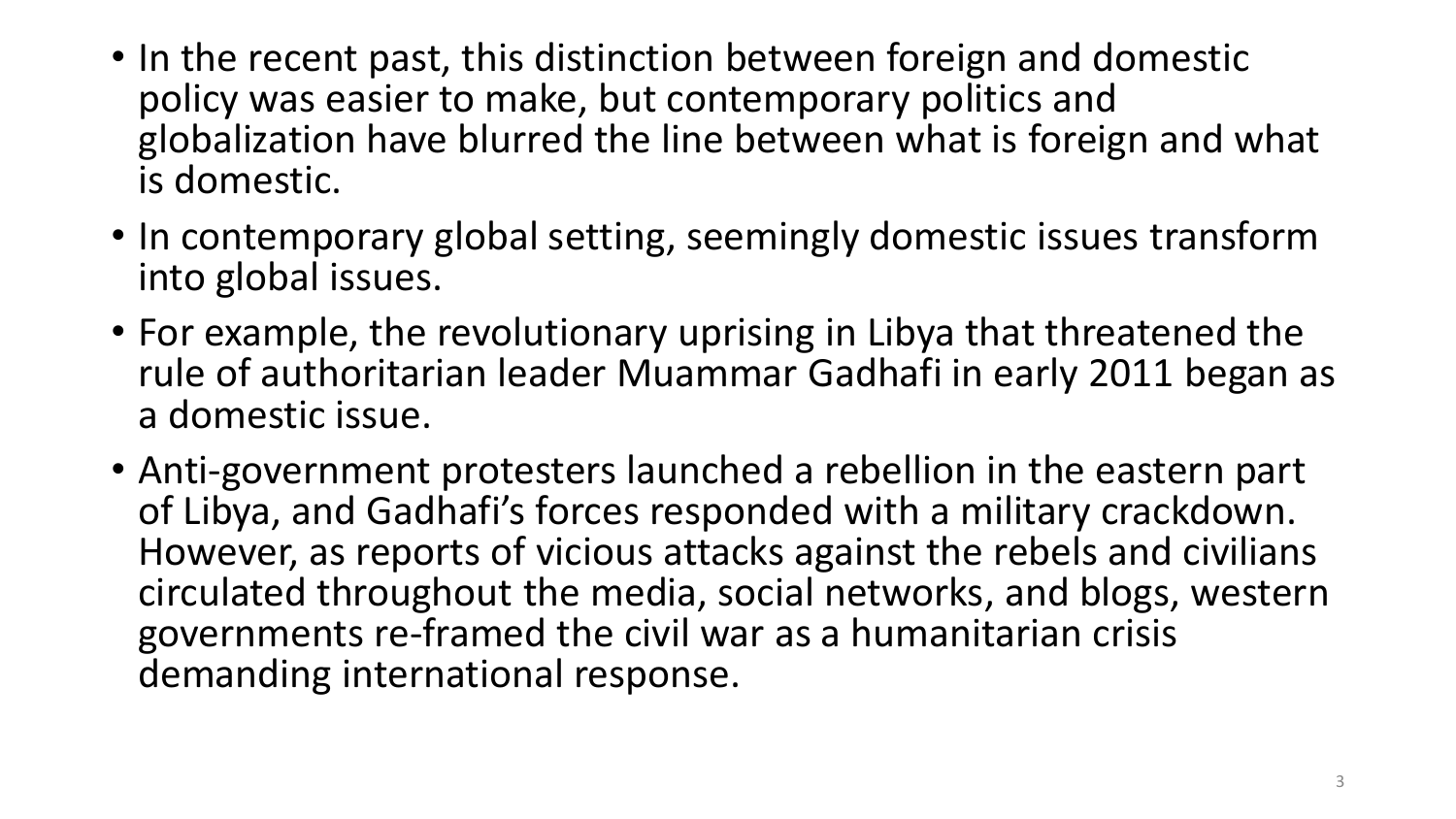- The United Nations Security Council voted to impose a no-fly zone over Libya, and members of the North Atlantic Treaty Organization (NATO) and a few Arab states launched airstrikes to protect civilians.
- By mid- 2011, countries like the United States and Germany were engaged in delivery of humanitarian supplies, while Italy and France deployed military advisors to assist the rebels in the civil war. What began as a domestic uprising quickly became a foreign policy issue for Libya and many other countries in the world.
- Another example of this blurring between foreign and domestic issues is when governments make policies that have wider implications.
- For example, Government safety standards are typically aimed at the citizens of a country, but they also shape the amount and type of products exporting countries produce.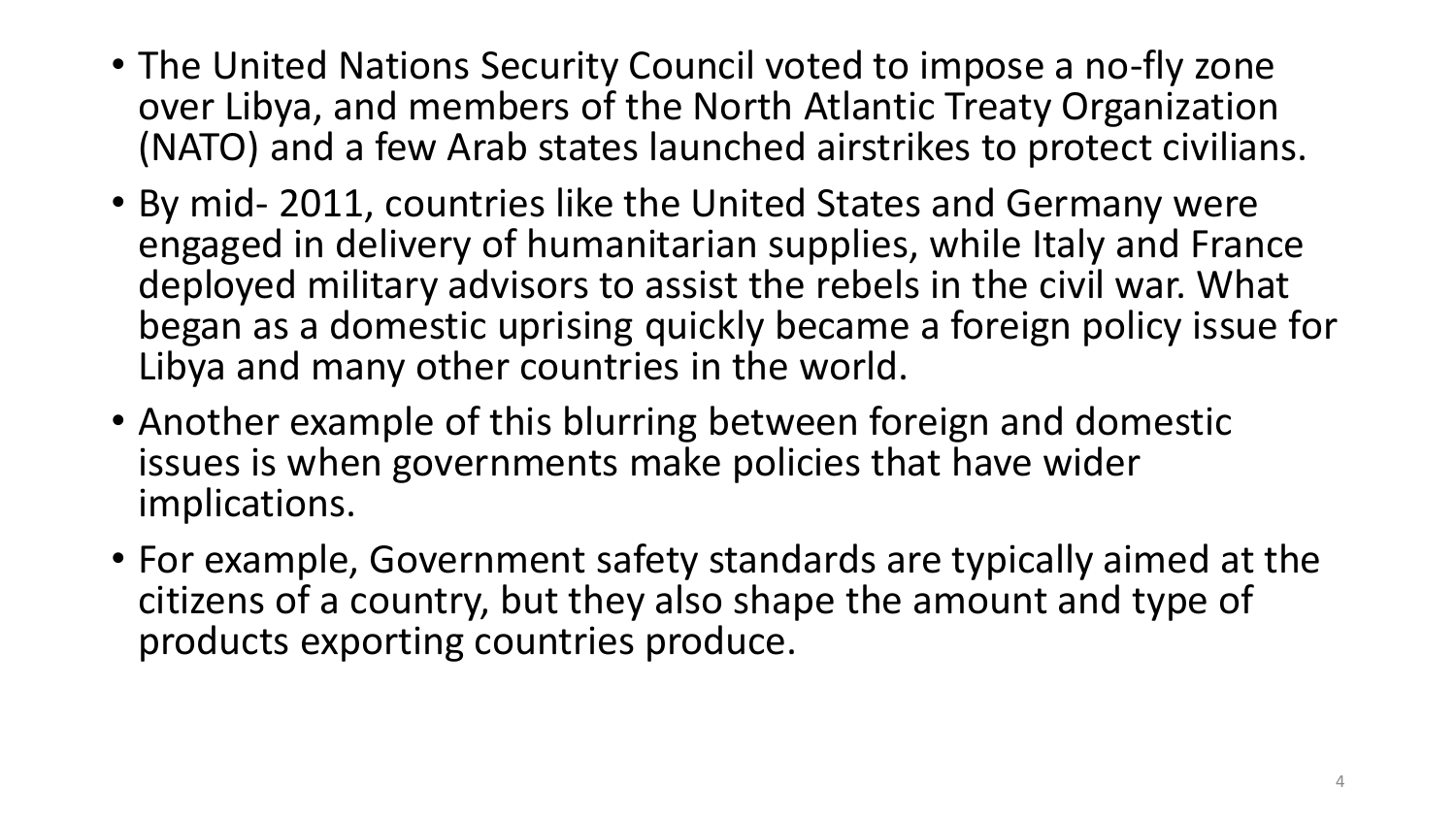- When the Standard Organization of Nigeria (SON) or NAFDAC issues an alert regarding any chemical used in manufacturing products, exports to Nigeria from countries producing such products will be adversely affected.
- So, when countries make domestic policies that have the effect of changing the interactions between states, the line defining international and domestic policymaking is unclear.
- Today's economic interdependence means more policies have consequences inside and outside state borders.
- This does not mean that there is no longer a difference between foreign and domestic policy.
- The parameter to determine which policy should be regarded as foreign or domestic is *intended target* of the policy.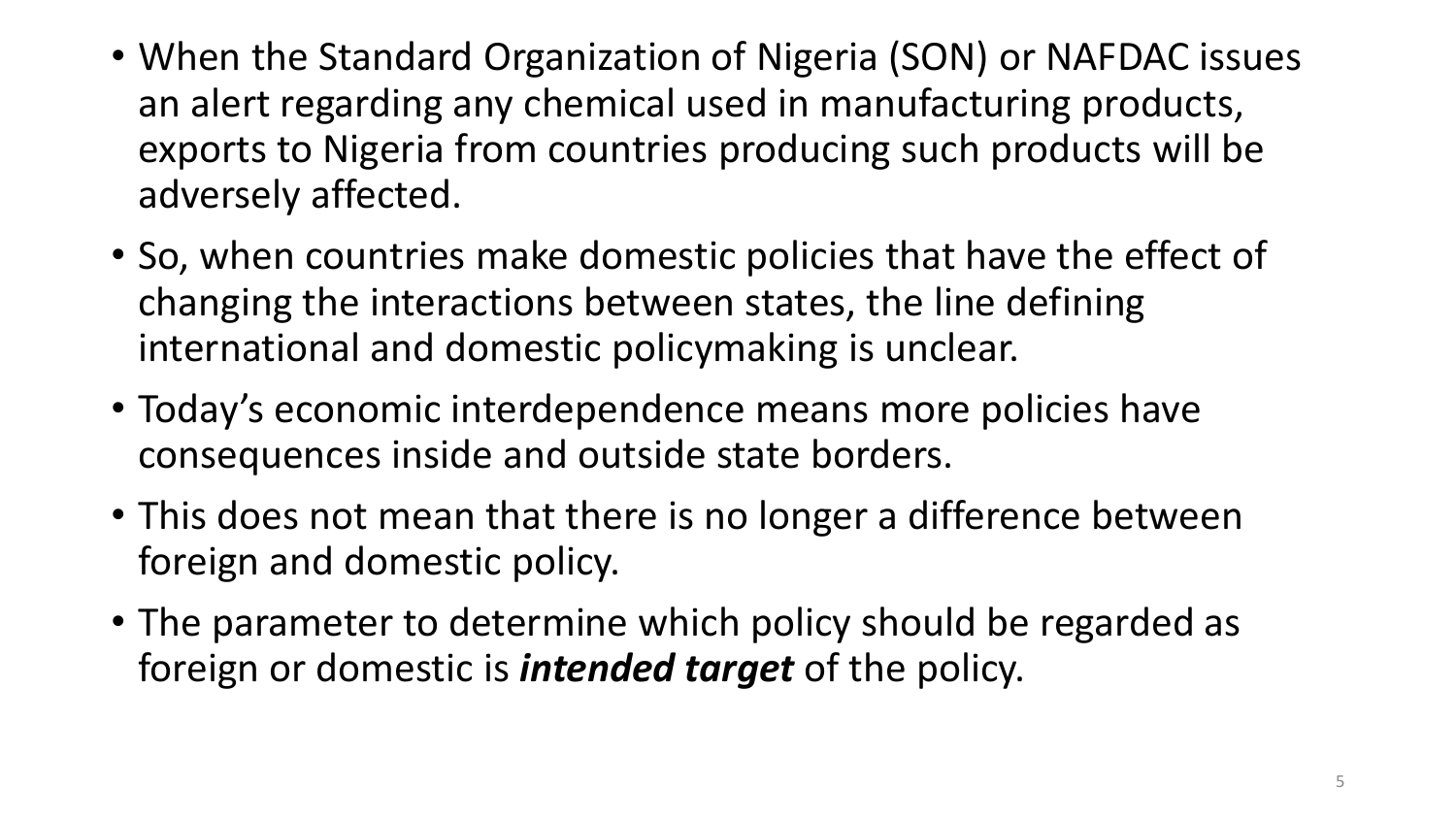- For instance, if the primary target of a policy lies outside the country's borders, it is considered foreign policy, even if it has secondary consequences for politics inside the country.
- If the intention of new economic policy is to alter the trade balance with another country by placing restrictions on imports, we consider that foreign policy.
- Similarly, if the primary target is inside the country, it is considered domestic policy, even if it affects others outside the country's borders.
- Many policies, of course, have multiple targets. In such cases, a single policy can be both foreign and domestic.
- It should be noted that the targets of foreign policy are not limited to other countries.
- Foreign policy may be targeted at specific individuals such as a particular leader, non-state actors such as international organizations, human rights groups working across borders, multinational corporations, terrorist groups, other states, the international environment, or the global economy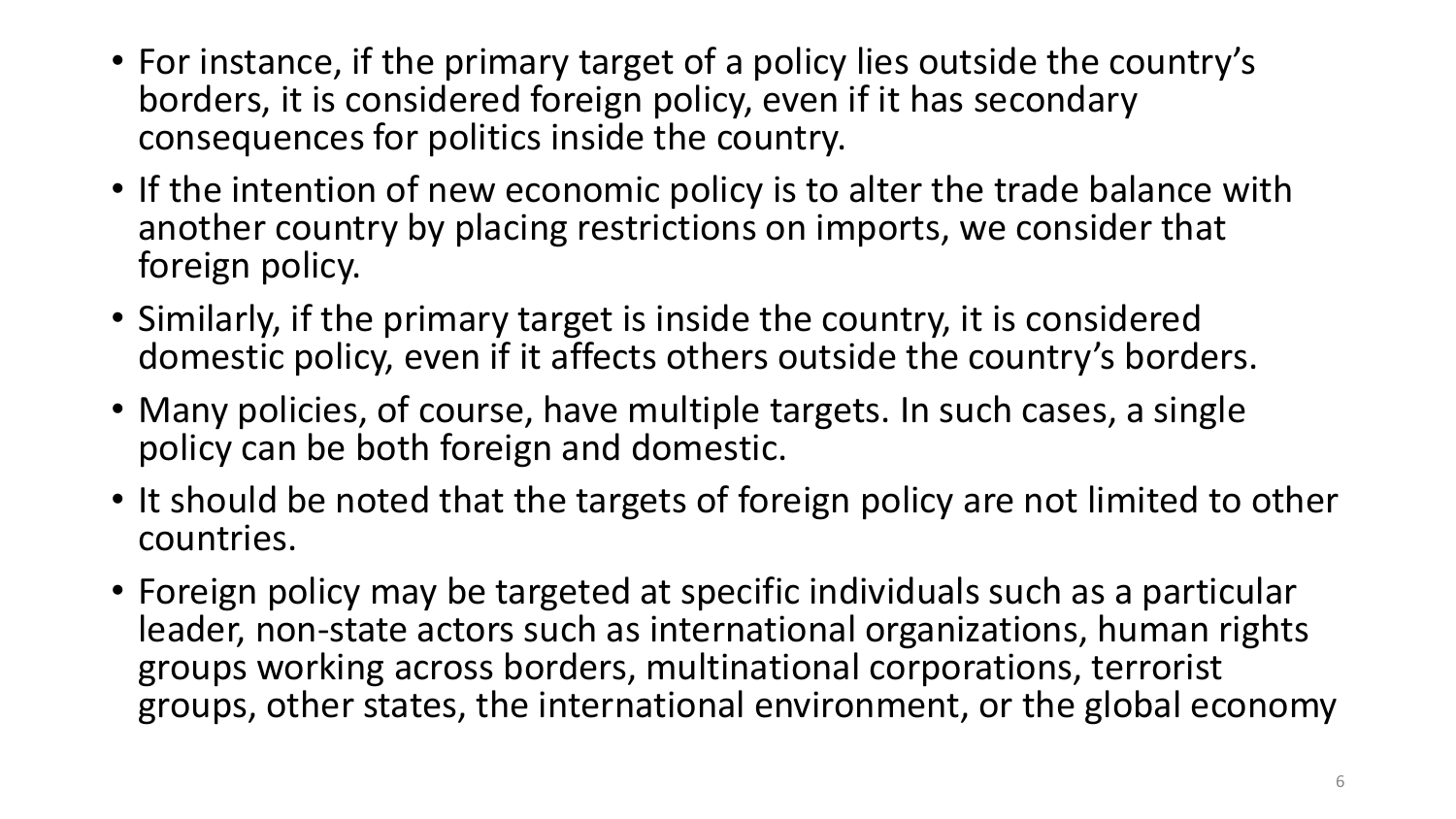- Let us further clarify the term "policy."
- In general terms, the concept of policy denotes "a program of actions adopted by a person, group, or government, or the set of principles on which they are based".
- It also connotes "a set of ideas or a plan of what to do in particular situations that has been agreed officially by a group of people, a business organization, a government or a political party".
- Policy can include observable behaviours by countries, such as the Nigerian commitment to stop Boko Haram, or verbal pronouncements that do not necessarily lead to follow-up action.
- As you can see, foreign policy is not limited to military or security policy. It also includes such areas as foreign economic policy, international environmental policy, and human rights policy.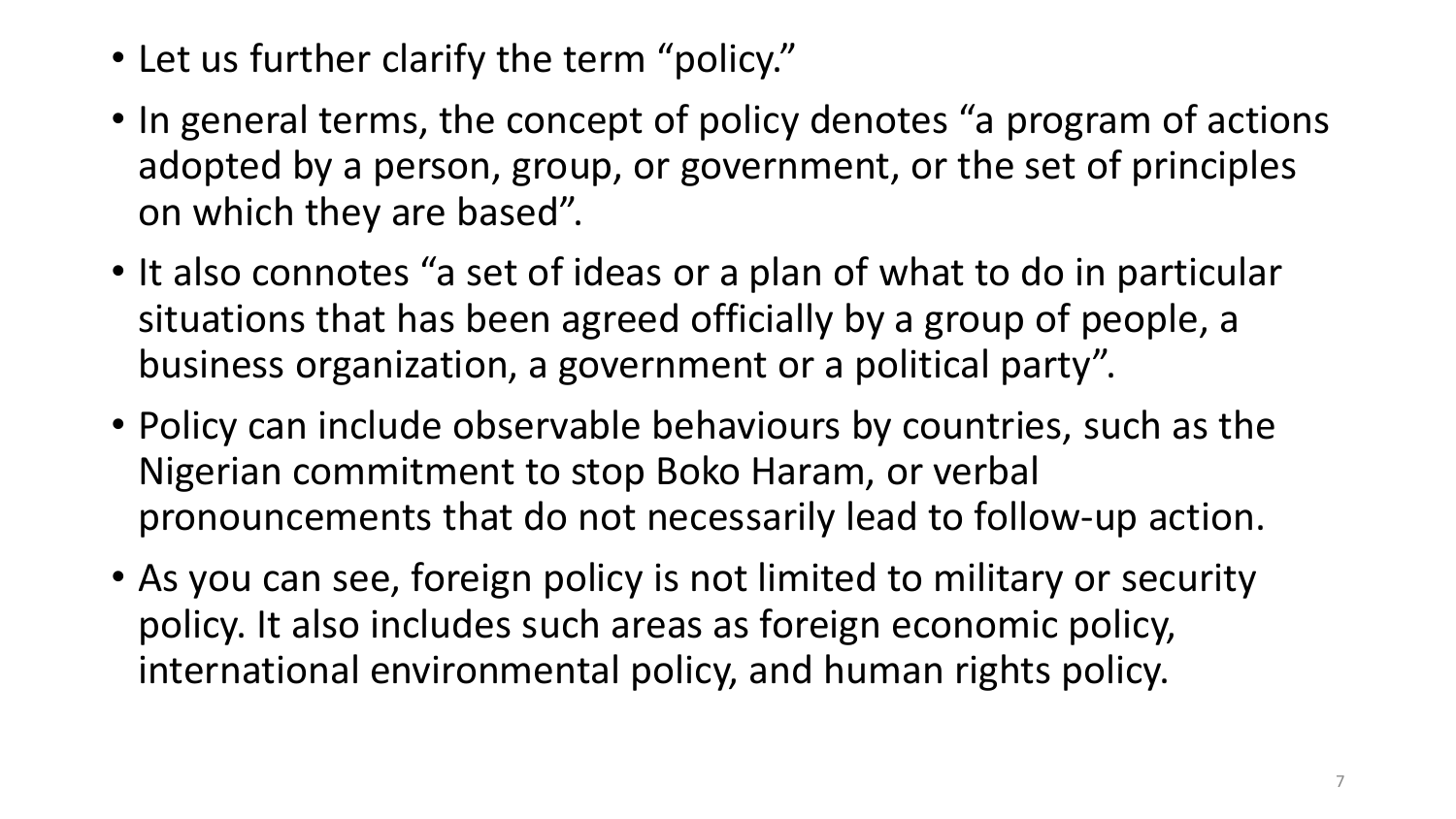- Who makes policy? The answer to this question is also an important part of the definition of "foreign policy."
- Although there are many players in the international arena (such as individuals, businesses, non-governmental organizations MNCs and international organizations) whose actions are intended to influence targets outside their countries' borders, they do not make foreign policy.
- Certainly, their actions are "foreign," and they may be regarded as foreign policy actors, yet we rarely consider their actions as "policy."
- The term "policy" is typically reserved for the actions of governments, government institutions, and government officials.
- A point that must be noted is that when we refer to "countries" or "states" in a discussion of foreign policy, we are referring to the governments or the officials that act in their name.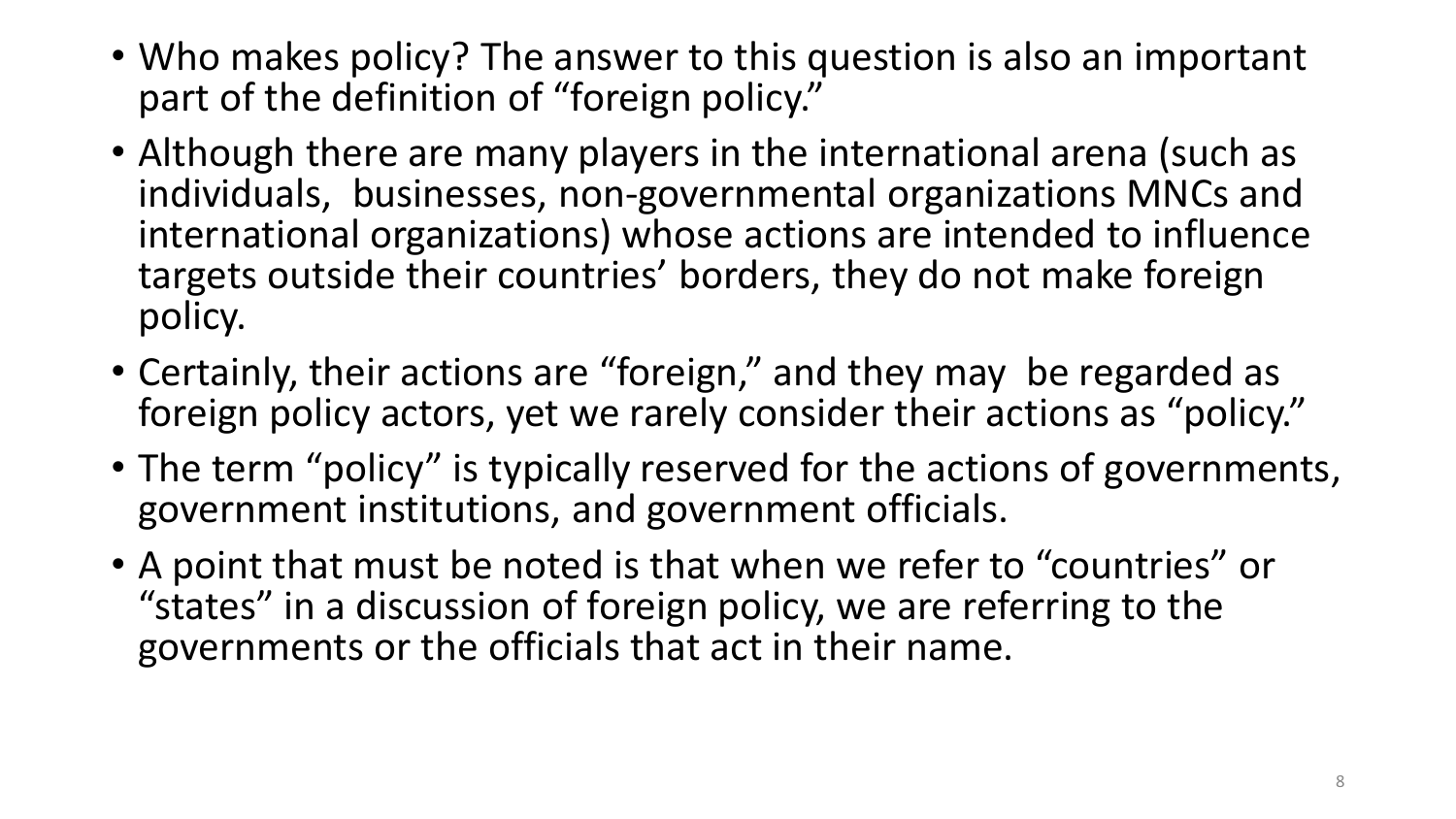- What then is foreign policy?
- *Joy Ogwu* (2005) defines foreign policy as the relations between sovereign actors in the international system.
- Thus, foreign policy objectives can be understood as a range of intended actions as well as a set of strategies adopted by some sovereign actors with the express purpose of influencing the behaviour of other sovereign actors within the international system.
- According to **Wittkopt et al** (2003), foreign policy embraces the goals that the nation's officials seek to attain abroad, the values that give rise to those objectives, and the means or instruments used to pursue them.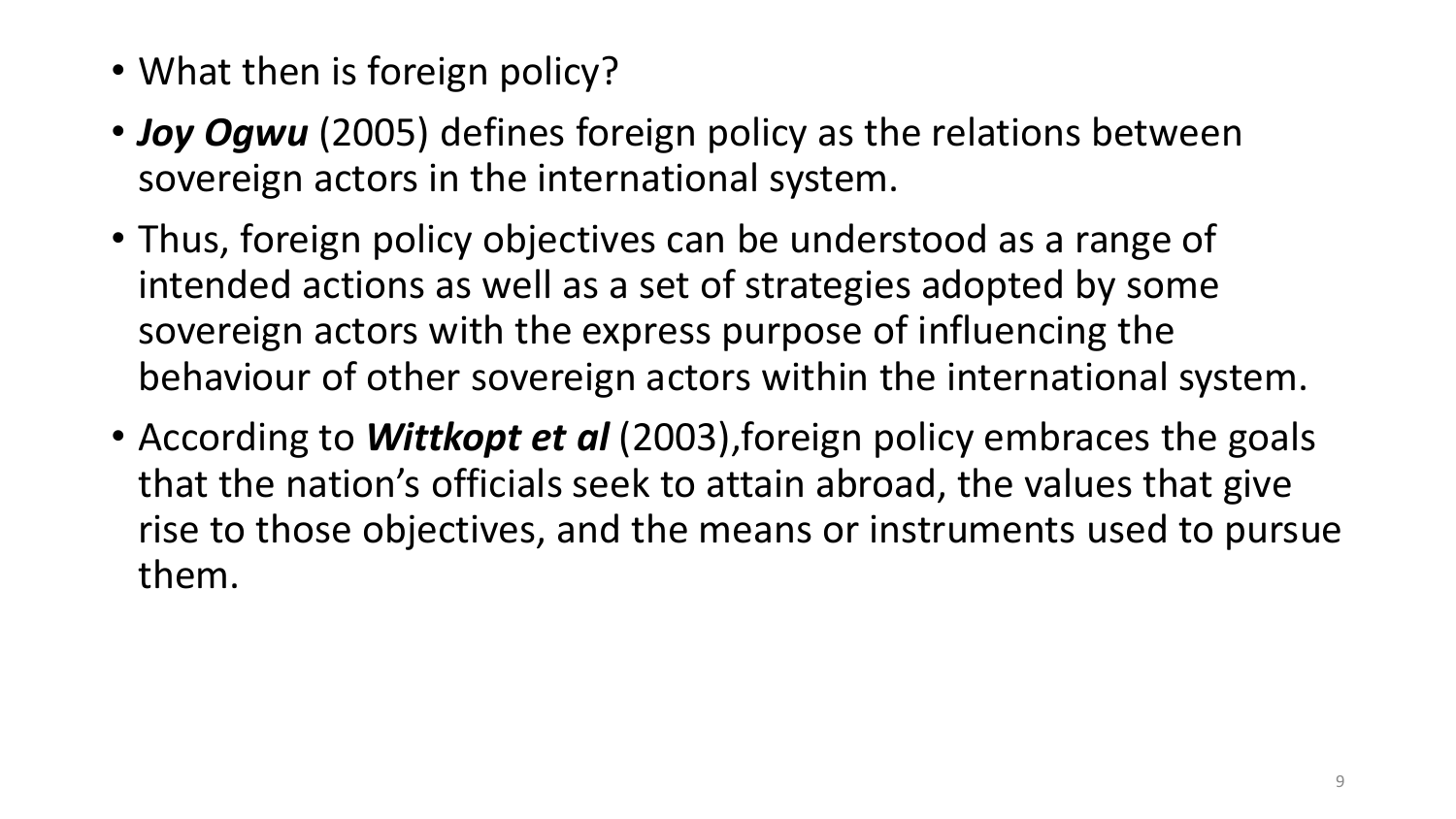- Foreign policy has also been described as the courses of action adopted by a nation in the interest of the welfare of its peoples.
- In other words, the foreign policy of a state is pursued by the state, in the interest of the welfare of its people.
- *Keith R. Legg and James Morrison* define "foreign policy as a set of explicit objective with regards to the world beyond the borders of a given social unit, and a set of strategies and tactics designed to achieve these objectives".
- Also *Joseph Frankel* defines foreign policy as consisting of decisive actions which involve to some appreciable extent relations between one state and the others.
- A Marxist definition of foreign policy should also be mentioned. Foreign policy is explained as the policy of the ruling class of a State, which is directed towards the outside, i.e. towards the external relations of the State. It comprises the principles, responsibilities and aims of the State in the area of international relations with other States, with groups of States, and with international organisations and movements. It also comprises the means and methods for their achievement.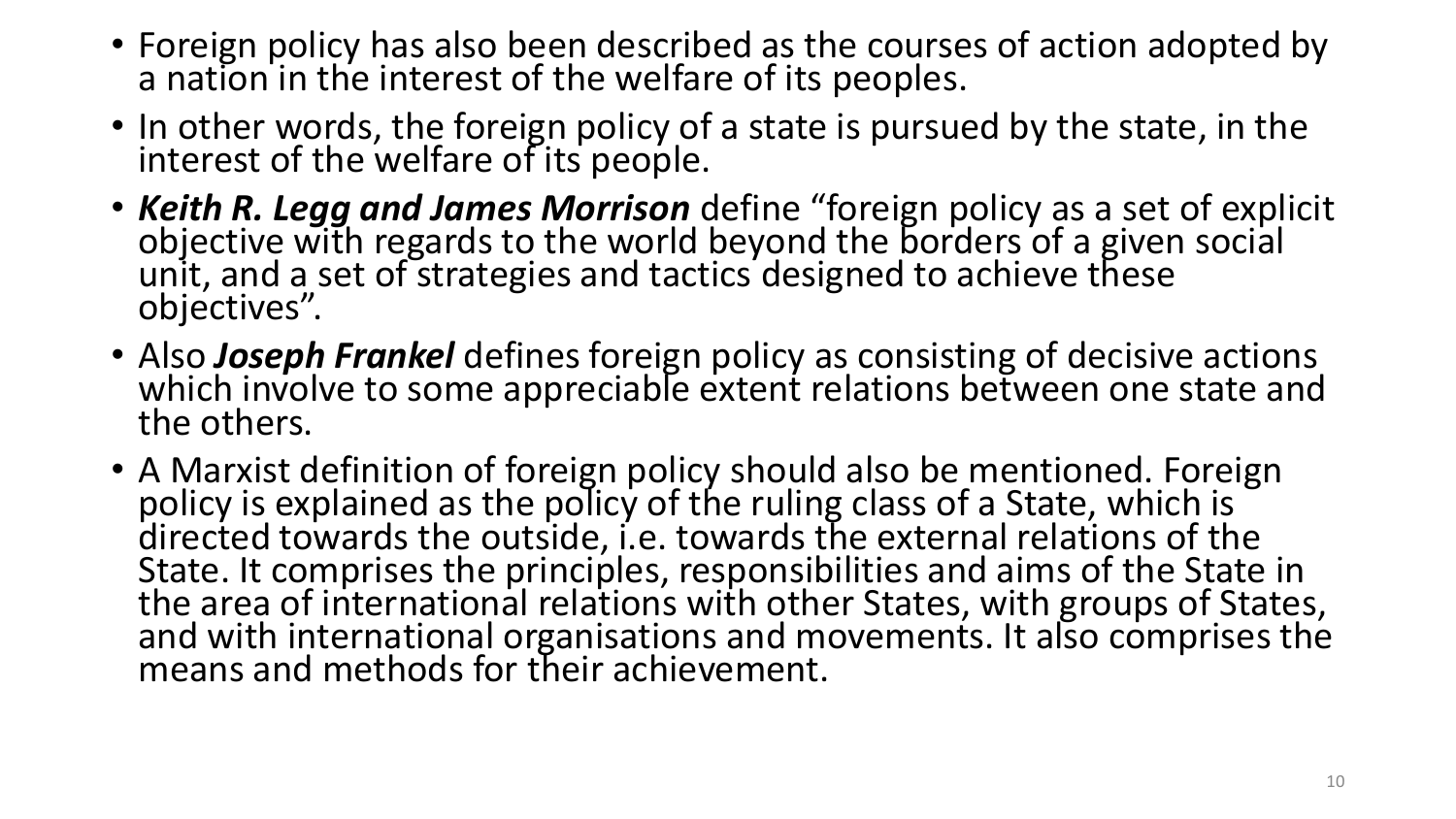- **Elements of the Concept of Foreign Policy**
- 1) Although the State and its organs are the major players in the foreign policy arena, there is a wide circle of other important actors actively present in the international relations of the globalised world.
- Certainly, their activities influence foreign policy, but their actions are not foreign policy. If these non-state actors and their activities in the international arena were considered as foreign policy, then any activity of anyone in the international environment would be foreign policy.
- This would also render it impossible to separate foreign policy from other activities in the international arena.
- Thus, foreign policy is an activity of the State.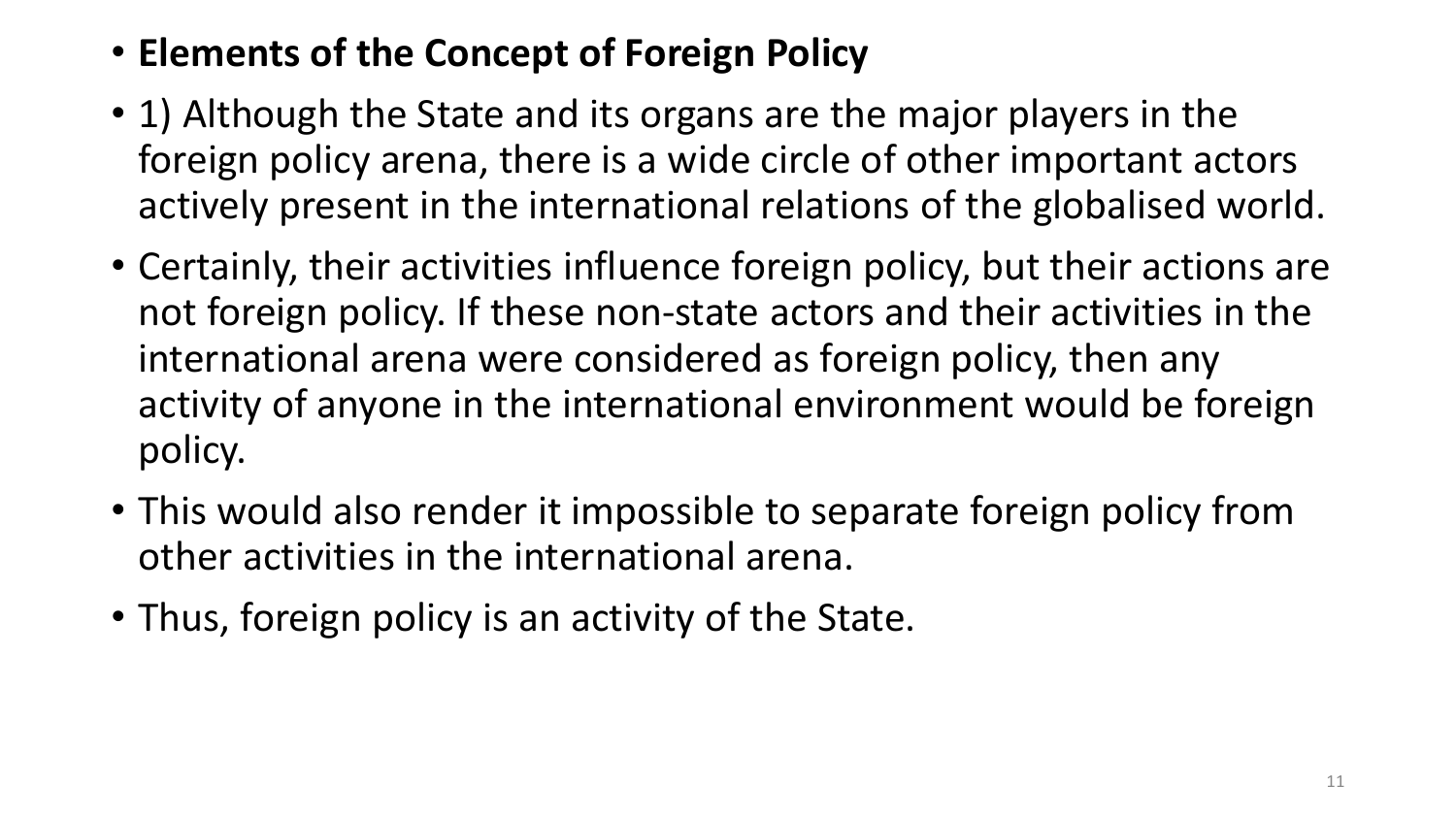- 2) Foreign policy is managed in the name of the State and for the State by the organs authorised for this particular function.
- Every State marks out with its own constitutional and legal arrangements the duties and responsibilities of its organs in foreign policy.
- 3) Foreign policy of every State is influenced by the international environment, in particular by decisions made by international organisations of which it is a member.
- As a member of international organisations the State takes part in the decision-making process of their bodies. After such decisions have been taken (e.g. UN resolutions, decisions of the EU, NATO, etc.), they frame the foreign policies of Member States, regardless of whether they supported or opposed them.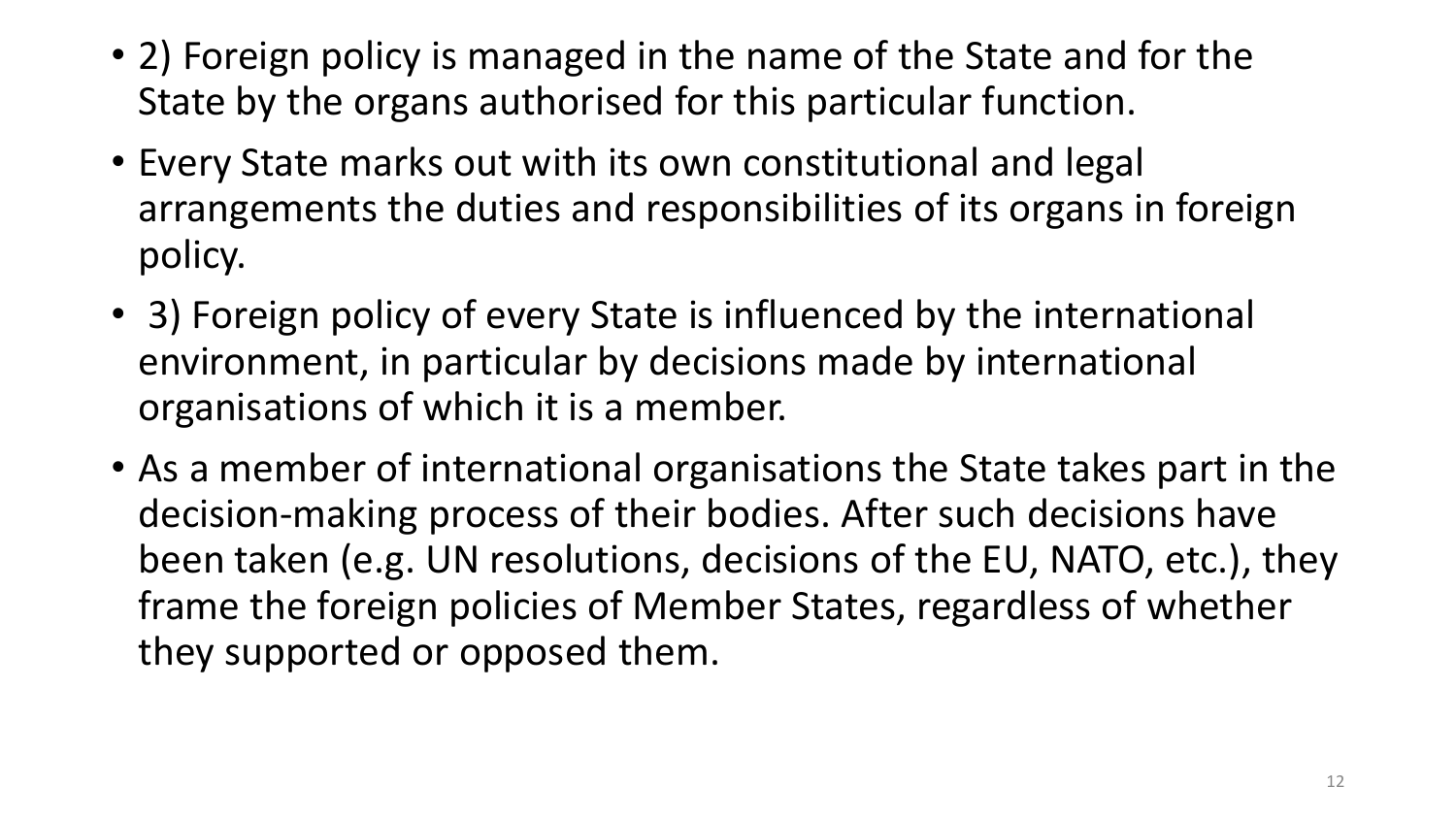- 4) Foreign policy, being in the reality of international life a continuous confrontation with the interests (and the power and influence) of other States, can be neither 'linear' nor 'systematic'. It is a constant process of undertaking one's own initiatives and adapting to the initiatives of others. This process depends heavily on fluctuating conditions, on the balance of power, as well as on its own internal stability and long-term interests.
- 5) By means of foreign policy, the State seeks to establish its views and its interests in the international community and in relation to other States. It seeks to establish its values, it attempts to safeguard its security and welfare as well as its power and influence.
- 6) The foreign policy ambitions of every State comes up against certain restrictions. These restrictions can be internal (endogenous), i.e. arising from within the State itself, from its socio-economic structure, from its size and power, from the degree of its development, from its political and social stability, etc. Restrictions can also be external (exogenous). The latter arise from characteristics of the international environment, conditions in the international community, the geopolitical position of the State, relations with neighbours, relations in its region, etc. In achieving its goals and interests, every foreign policy has to adapt to the reality that such restrictions, both domestic and international, exist.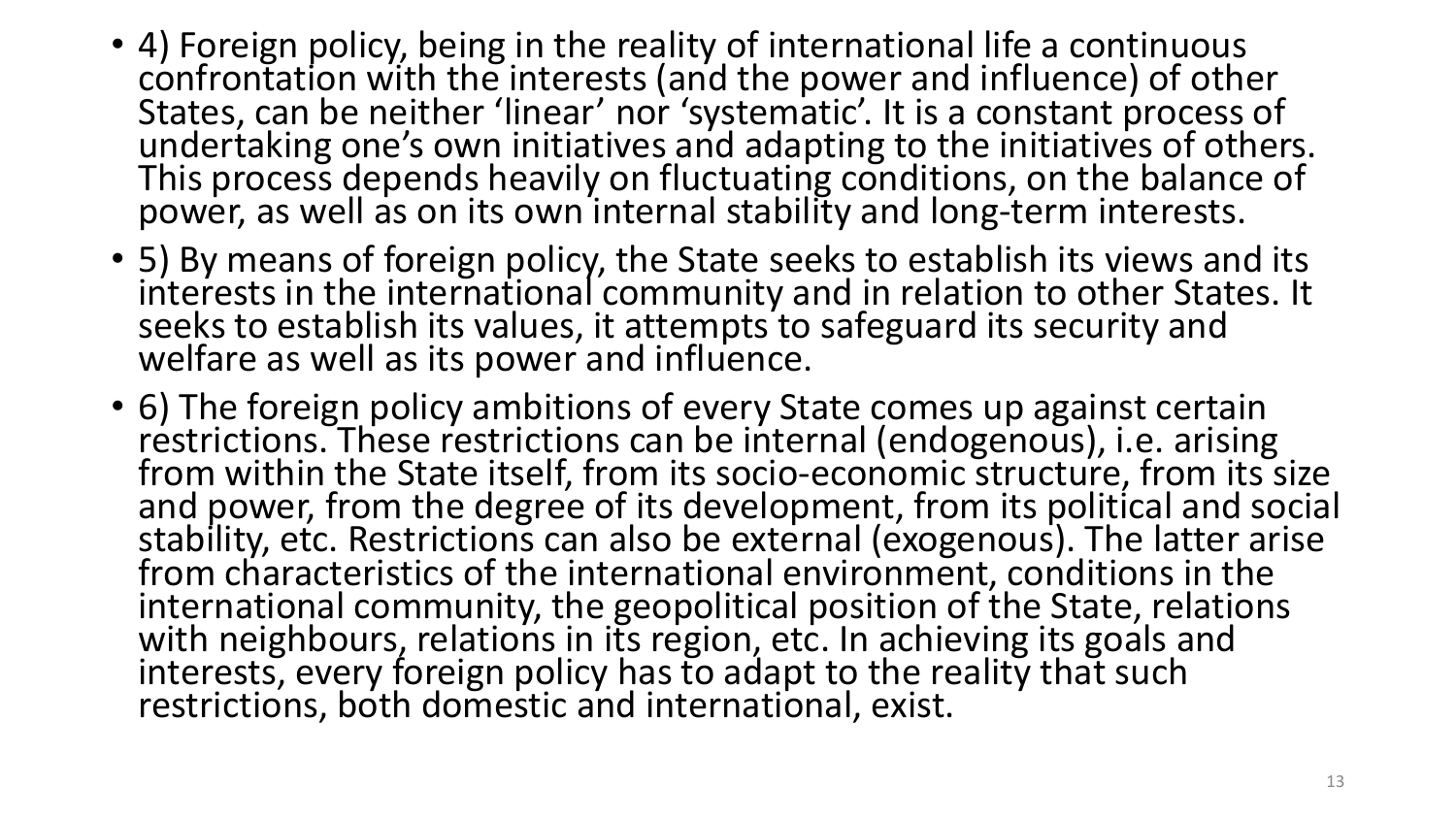- 7) In the enforcement of a country's self-interest (when confronted with influences and restrictions of an either exogenous or endogenous nature, above all with the interests of other countries) there are various means that can be employed in the foreign policy of any State, or rather are available to those who take and implement foreign policy decisions.
- These means can be divided into the means of persuasion and means of enforcement; the latter are primarily a reflection of the military, economic and political strength of the State. It is mainly large and powerful countries that hold the means of enforcement, whereas the means of persuasion are available to all countries.
- The means of persuasion are nonetheless particularly important for small and less strong States whose means of enforcement are limited, if they exist at all. The means of enforcement available to the majority of contemporary States to achieve their foreign policy goals are modest and in consequence they have to rely primarily, if not exclusively, on the means of persuasion.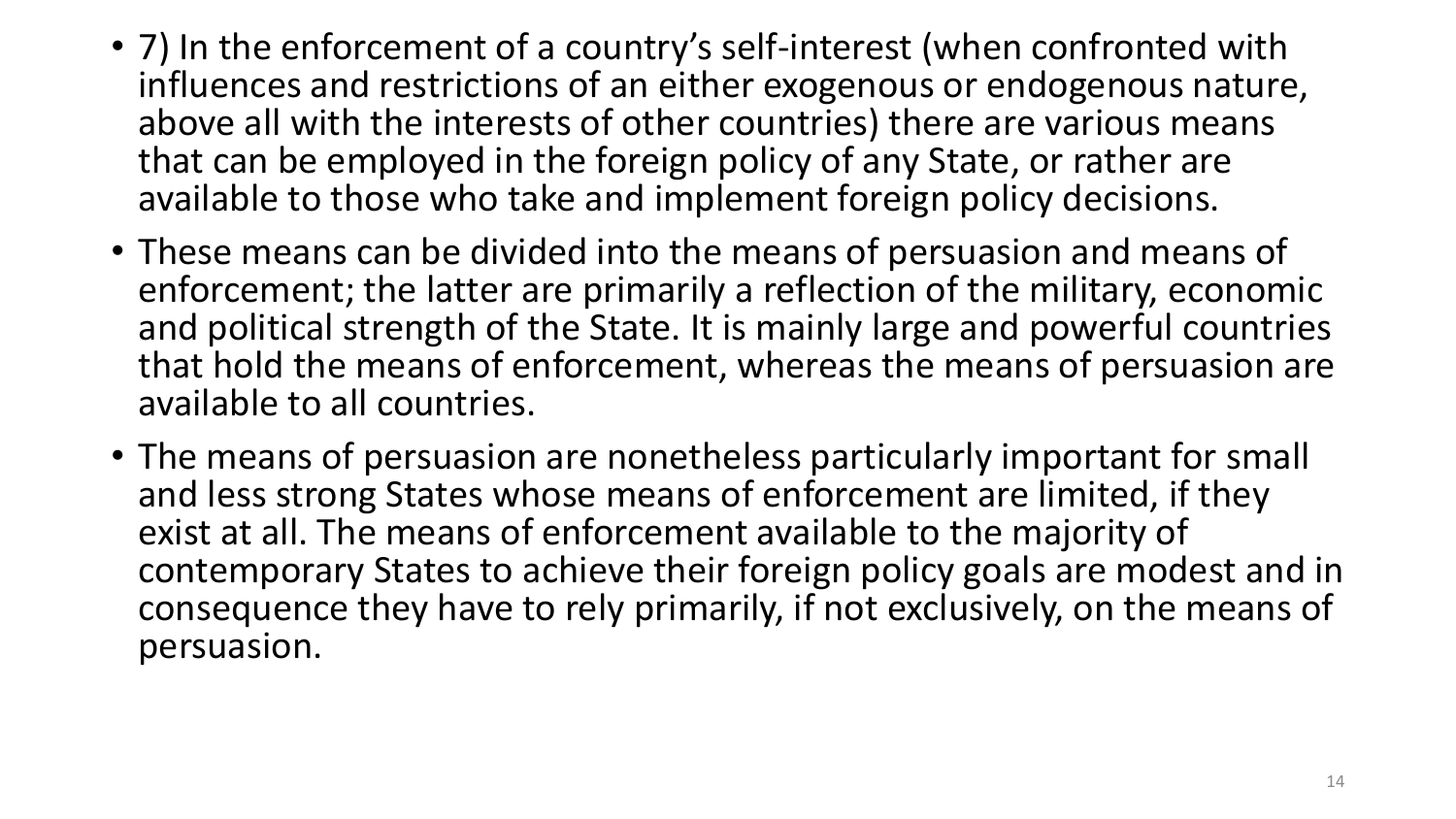## *Means of Actualizing the Foreign Policy of States*

- All the various measures, both material and immaterial, direct and indirect that are used to achieve foreign policy goals can be identified as means of foreign policy.
- With these measures, States and their organs authorised to pursue foreign policy put forward and defend the interests of their own country in its relations with other countries.
- The admissibility, manner, and conditions for the use of foreign policy means are usually governed by international law. International law either interdicts, limits or allows, and regulates the use of the means of foreign policy.
- The means of foreign policy can be divided into direct and indirect.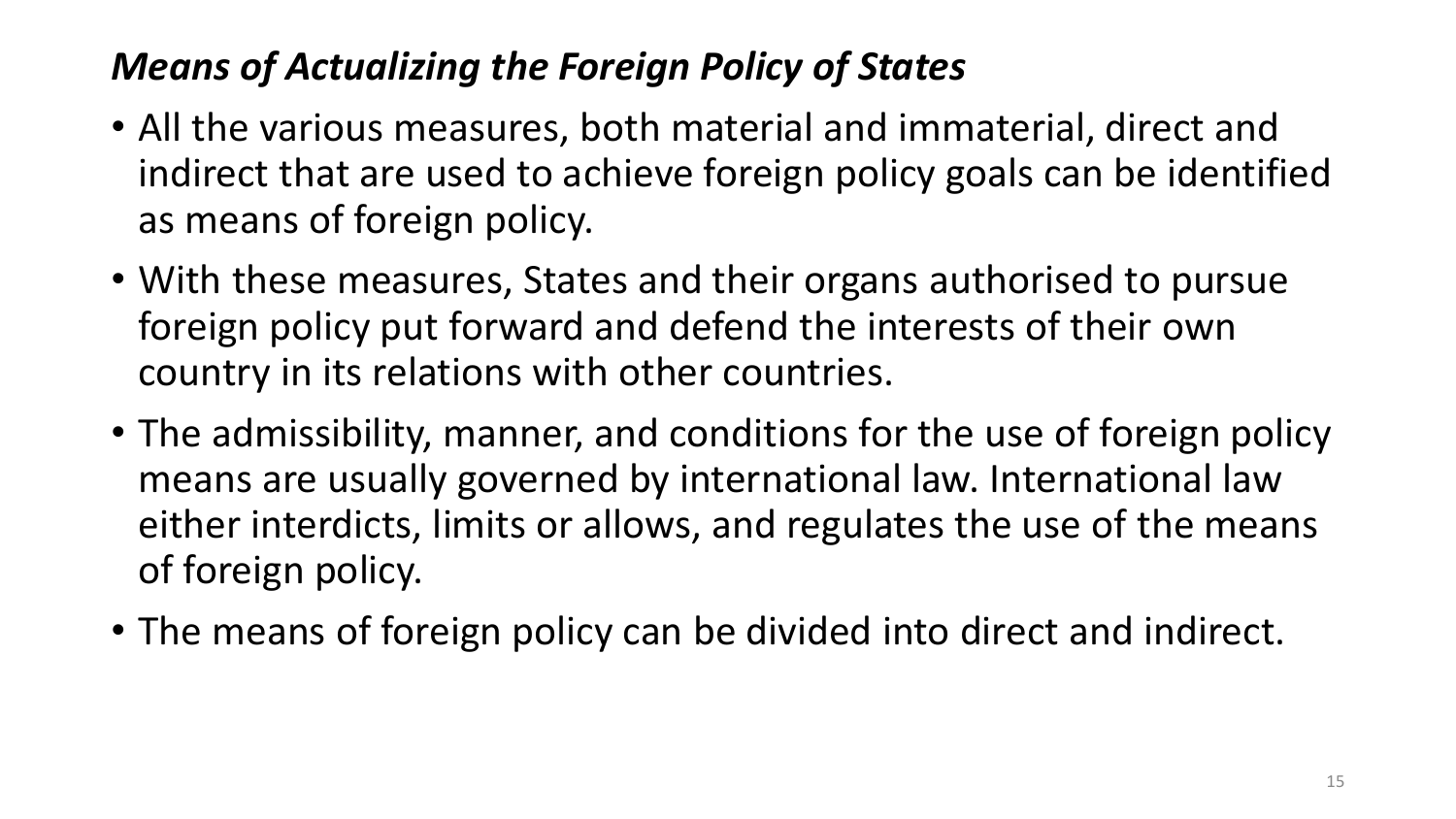## • *Indirect Foreign Policy Means*

- Indirect means of foreign policy are the reflection of the position of a country in the international community.
- A country can put them to good use and rely on them when it promotes or protects its own interests.
- Among indirect means, the following should be listed:

 $\triangleright$  the country's international status;

 $\triangleright$  its membership in international organisations;

 $\triangleright$ its alliances;

 $\triangleright$  the credibility and reputation it enjoys in international public opinion, and ultimately,

 $\triangleright$  the image of its political, economic, and military power.

• These indirect means are usually not considered foreign policy means that a country can use in its foreign policy activities, but they provide the background for the use of those other means which are regarded as direct means of foreign policy.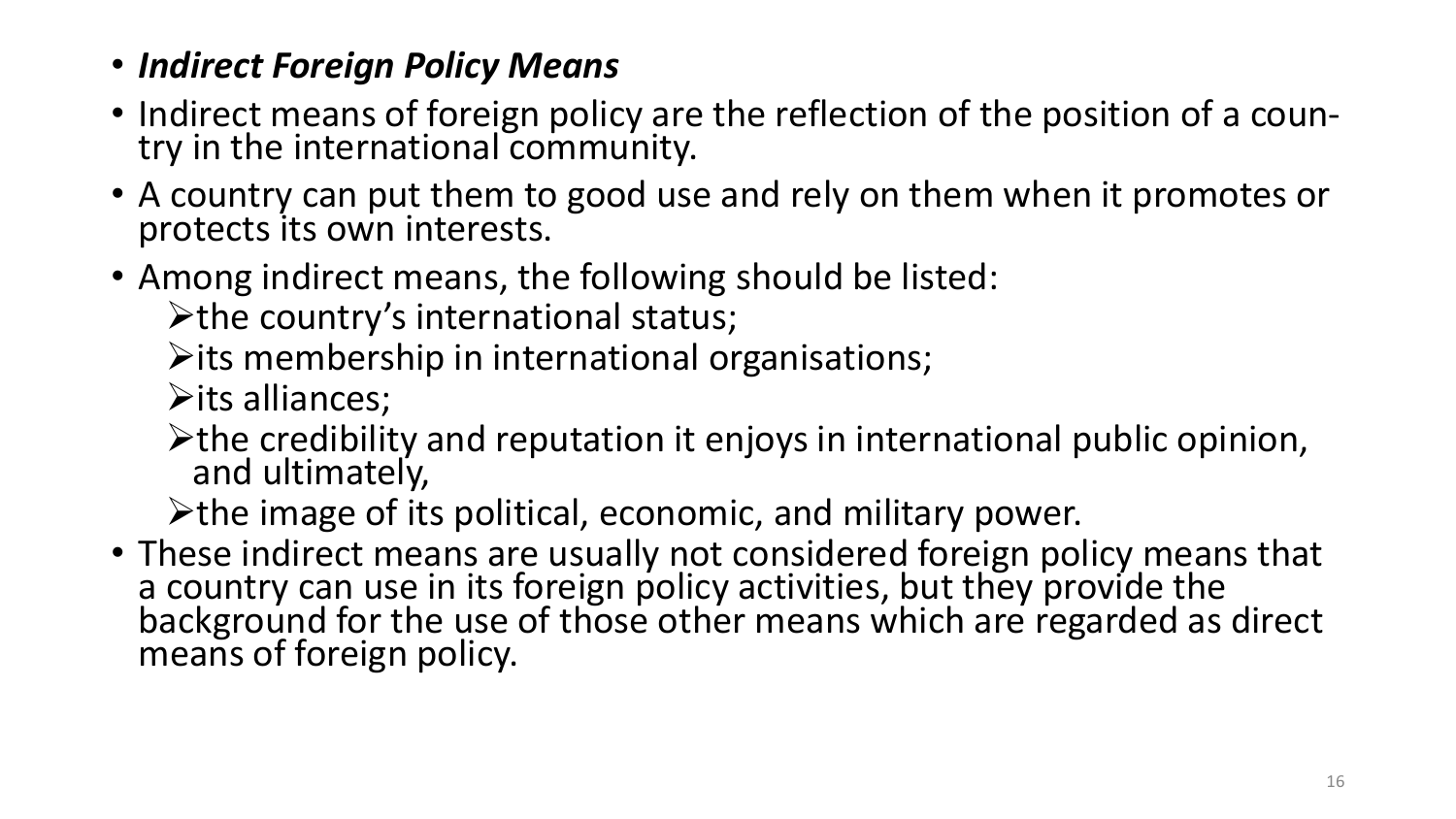## • *Direct Foreign Policy Means*

- Direct means are the means which are usually dealt with and defined both in the theory and practice of foreign policy as 'means of foreign policy'.
- The direct means of foreign policy are usually divided into the *means of coercion* and the *means of persuasion*.
- The means of coercion are those used in a country's foreign policy in an attempt to force another country to behave in a certain way, to abandon or change certain practices, or to meet the requests of the country which is using the means of coercion (enforcement).
- The means of coercion are rarely used even by those States that have them in their possession.
- In addition, the use of some of the means of coercion is limited or prohibited by international law.
- The use of the means of coercion is also risky because it may lead to complications, if not even to conflict, in the relationship with the country against which they are being used and in the relationship with its friends and allies as well.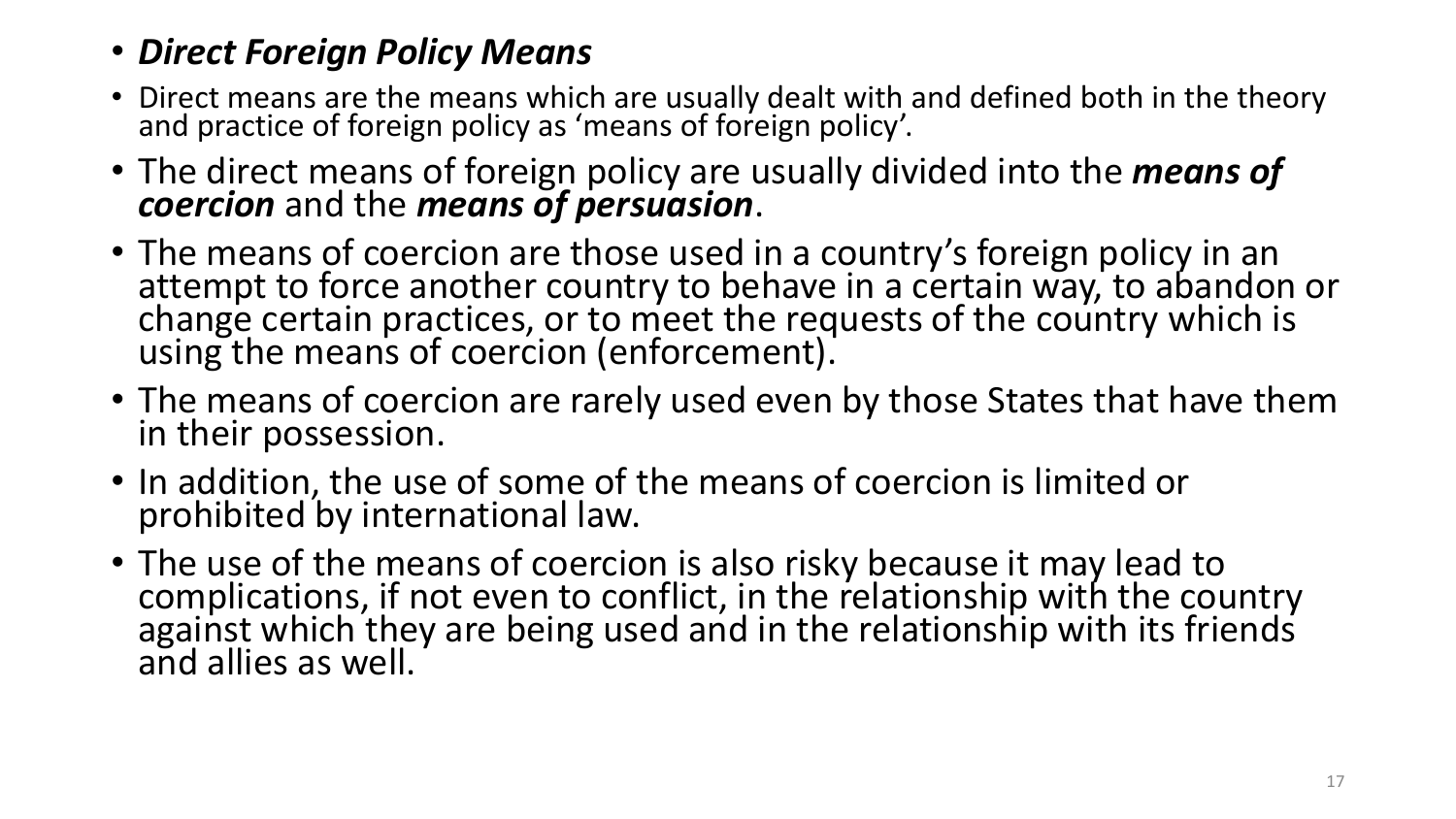- The consequences of the use of coercion are usually far-reaching. Often the use of such means is not only in contradiction with international law but also with the prevailing political views and expectations at home and abroad, and with public opinion, since international problems, disagreements, disputes, and conflicts should be approached, in principle, by means of dialogue, without the threat or the use of coercion.
- In contemporary international life therefore, the use of the means of coercion as a means of foreign policy is a rare exception rather than the rule. In the past, i.e. in the period before the League of Nations and the UN, countries enjoyed a virtually unlimited choice of foreign policy means as an expression of their sovereignty.
- In order to achieve foreign policy objectives, they also resorted to measures such as the occupation of another country's territory, demonstrations of power, especially with naval forces (e.g. the bombardment of a port or the threat of it), punitive armed expeditions or even declarations of war. Countries had the ius belli gerendi , i.e. the general right to resort to war, the right to use force, if they had a real or an imaginary 'just' reason, the casus belli iustus.
- Since 1945, States have been bound by international law, i.e. by the UN Charter, to resolve their disputes peacefully.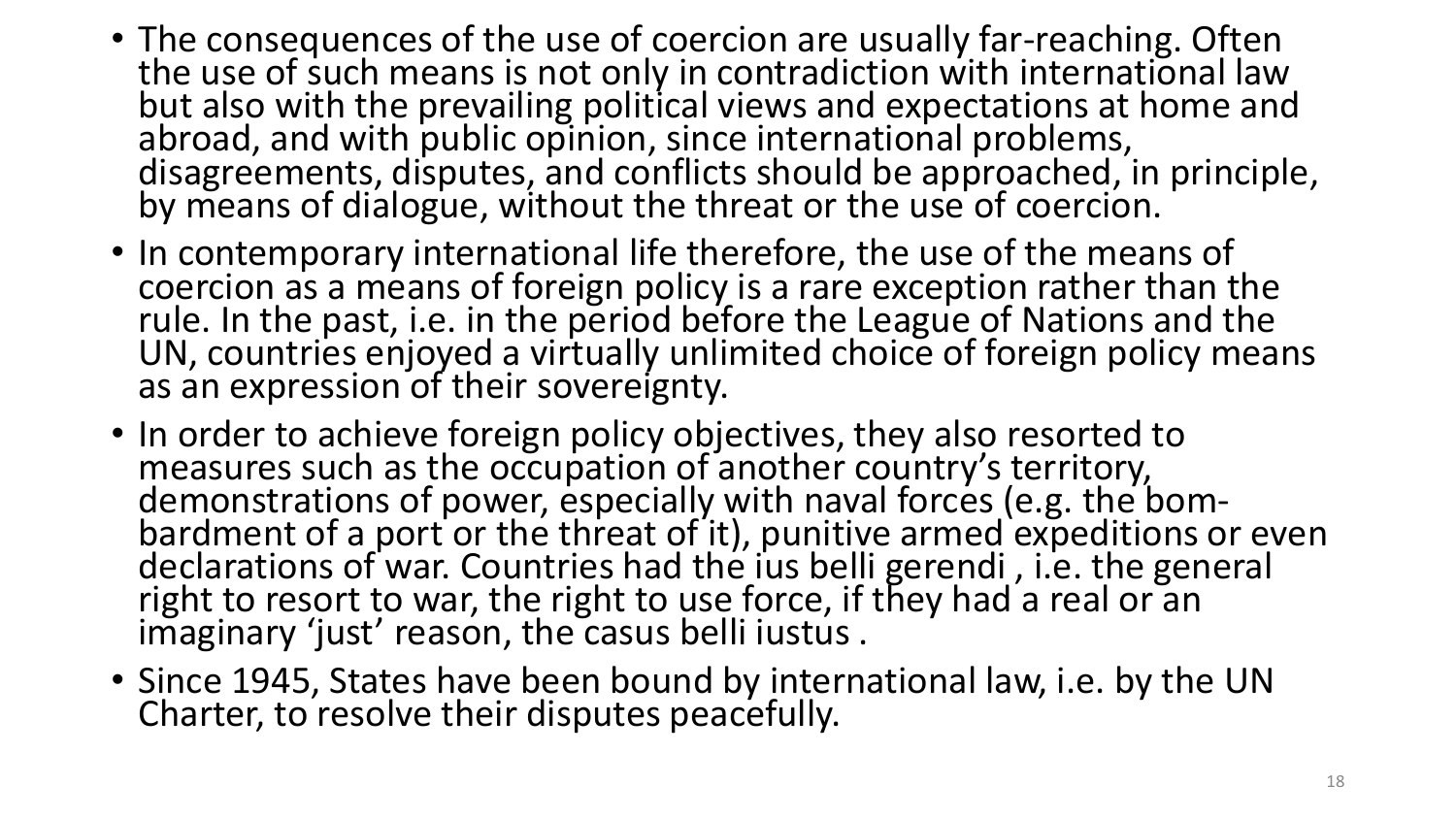- In contemporary international life, the right to use the means of coercion has been transferred, to a large extent, to the authority of international organizations, especially the UN Security Council.
- This holds true particularly for the use of armed forces and threats thereof.
- Under Chapter VII of the UN Charter, the Security Council is the only organ that is entitled to authorize the use of armed force in international relations.
- Likewise, other means of coercion, such as various sanctions or embargoes, are normally imposed by decisions of international organizations, especially the UN Security Council, and by decisions of regional international organizations.
- Examples of this are plentiful: UN sanctions against the racist South Africa during the apartheid period, sanctions against Iran for non-compliance with the International Atomic Energy Agency (IAEA) and the UN Security Council requests concerning its nuclear program, and the UN Security Council embargo on arms exports to the countries of the former Yugoslavia during the war in Croatia and Bosnia.
- Coercive actions of international organizations are not only more effective than the use of the means of coercion by individual States, but, as a rule, their legitimacy is subject to fewer, if any, challenges.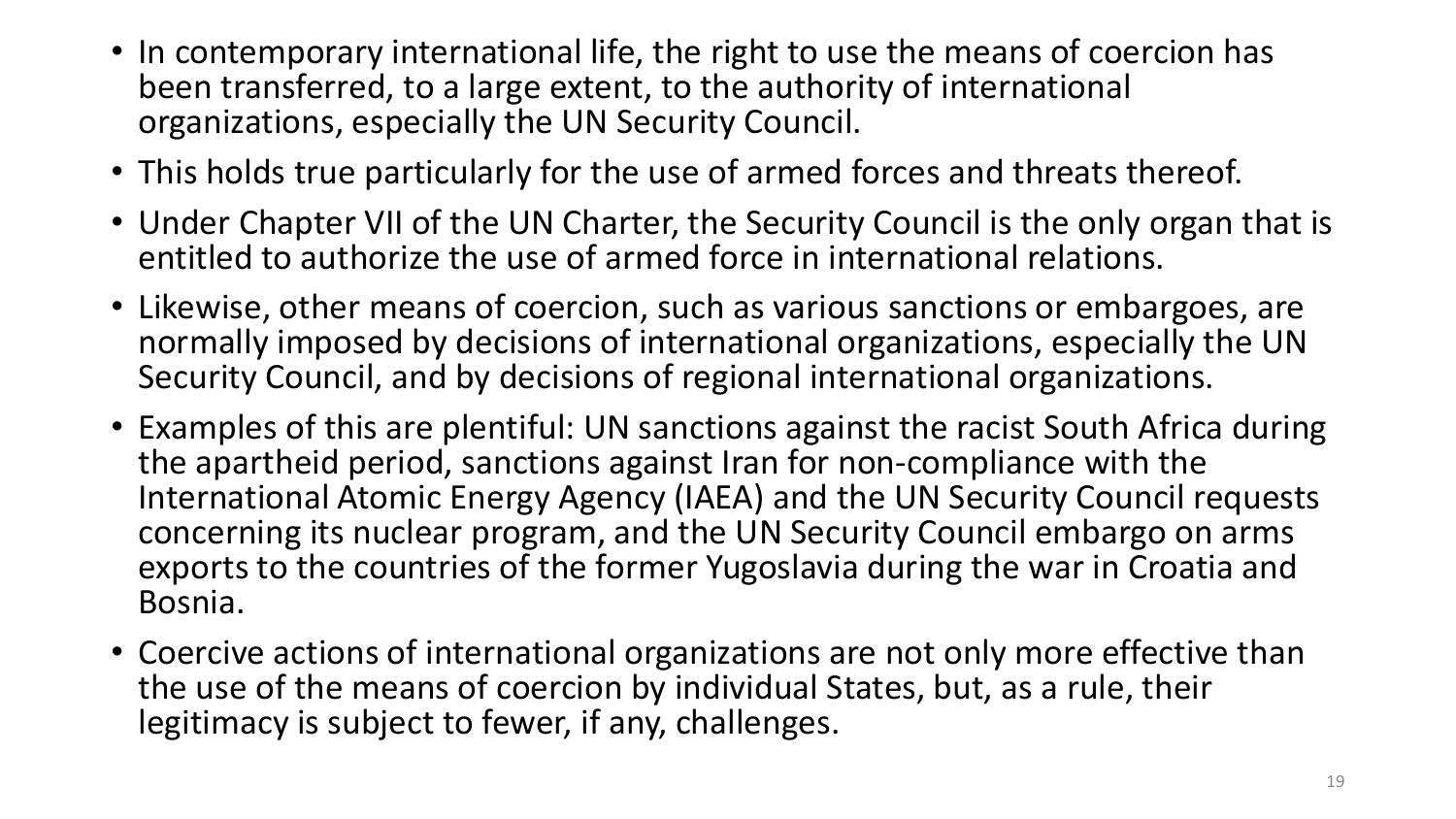- The foreign policy means available also to smaller countries are thus almost exclusively the 'means of persuasion'.
- These are:
	- **\*** diplomacy,
	- negotiations,
	- **\*appeals to international law,**
	- the realization of foreign policy objectives through dialogue and cooperation, or through a third party, i.e. through mediation, arbitration, or international courts.
- The implementation of foreign policy objectives by means of persuasion is normally a lengthy process. However, solutions reached by these means of foreign policy are normally more durable and in most cases contribute to good relations and long-term solutions.